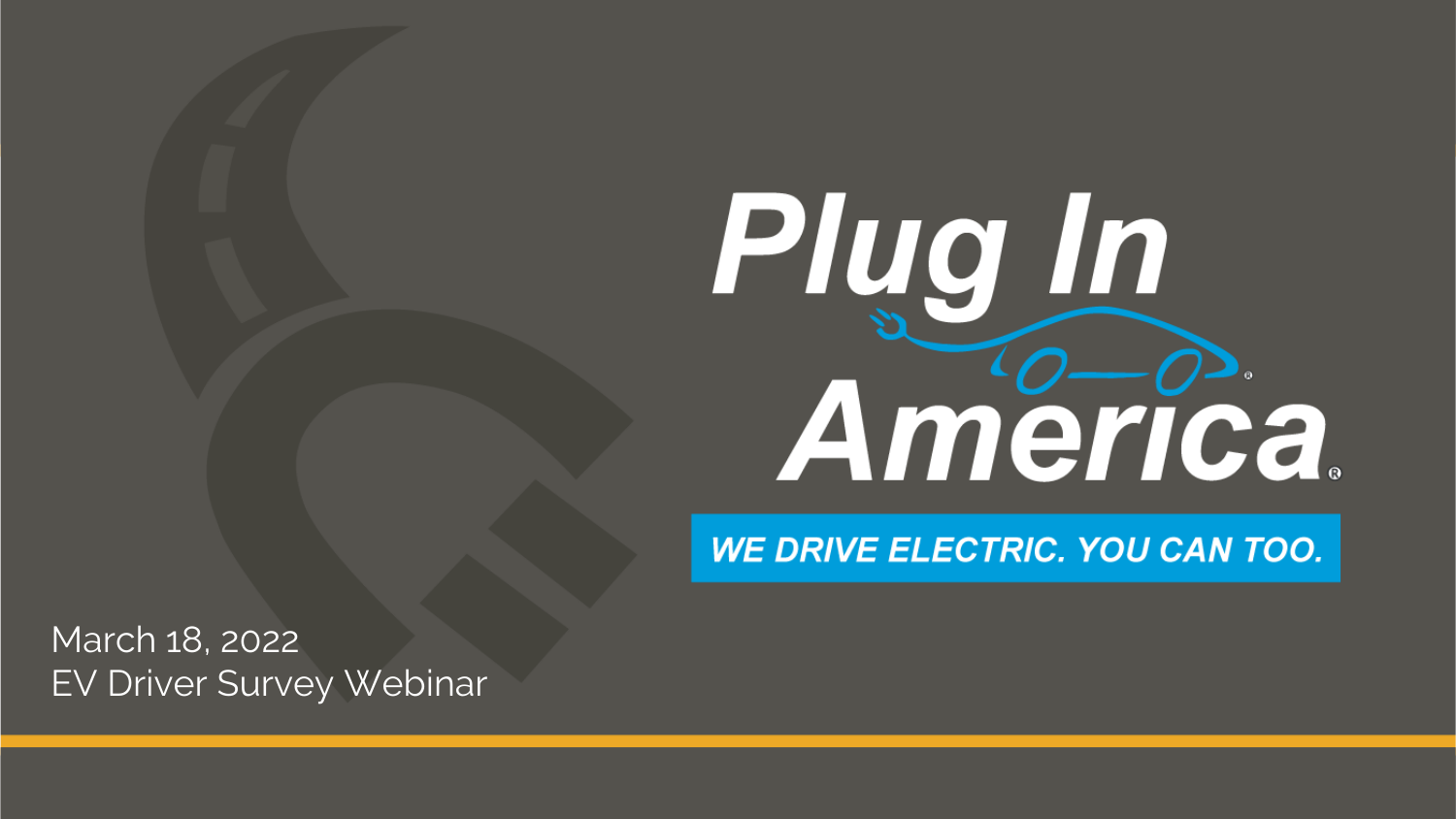

Plug In America

- National nonprofit organization founded in 2008; our members are passionate EV drivers
- The leading national voice promoting and accelerating the rollout of plug-in cars
- The world's deepest pool of experienced EV drivers, with many years of experience and millions of electric miles driven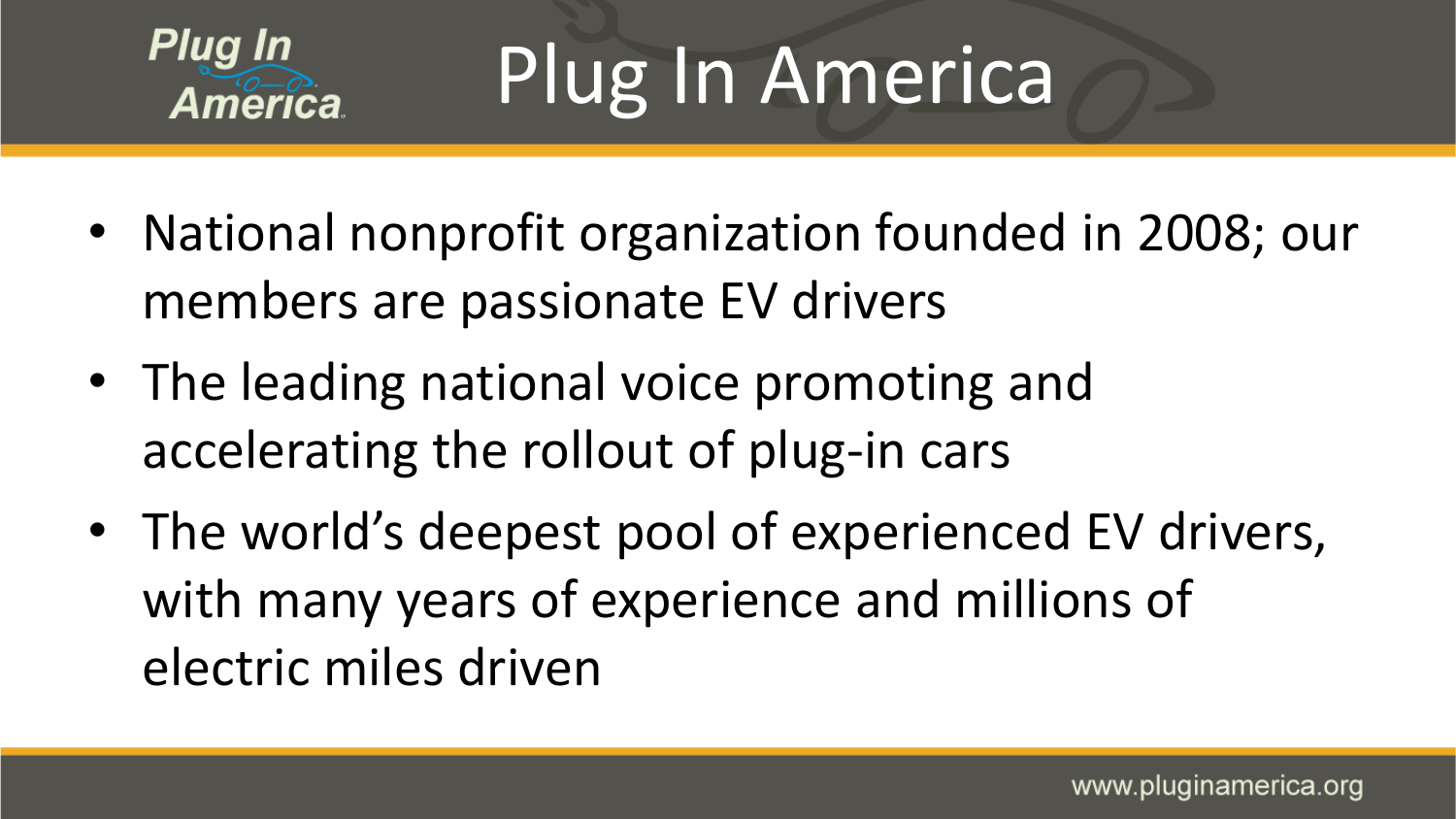

EV Driver Survey

- September-December 2021
- 8,000+ responses
- PIA's mailing list plus responses to social media ads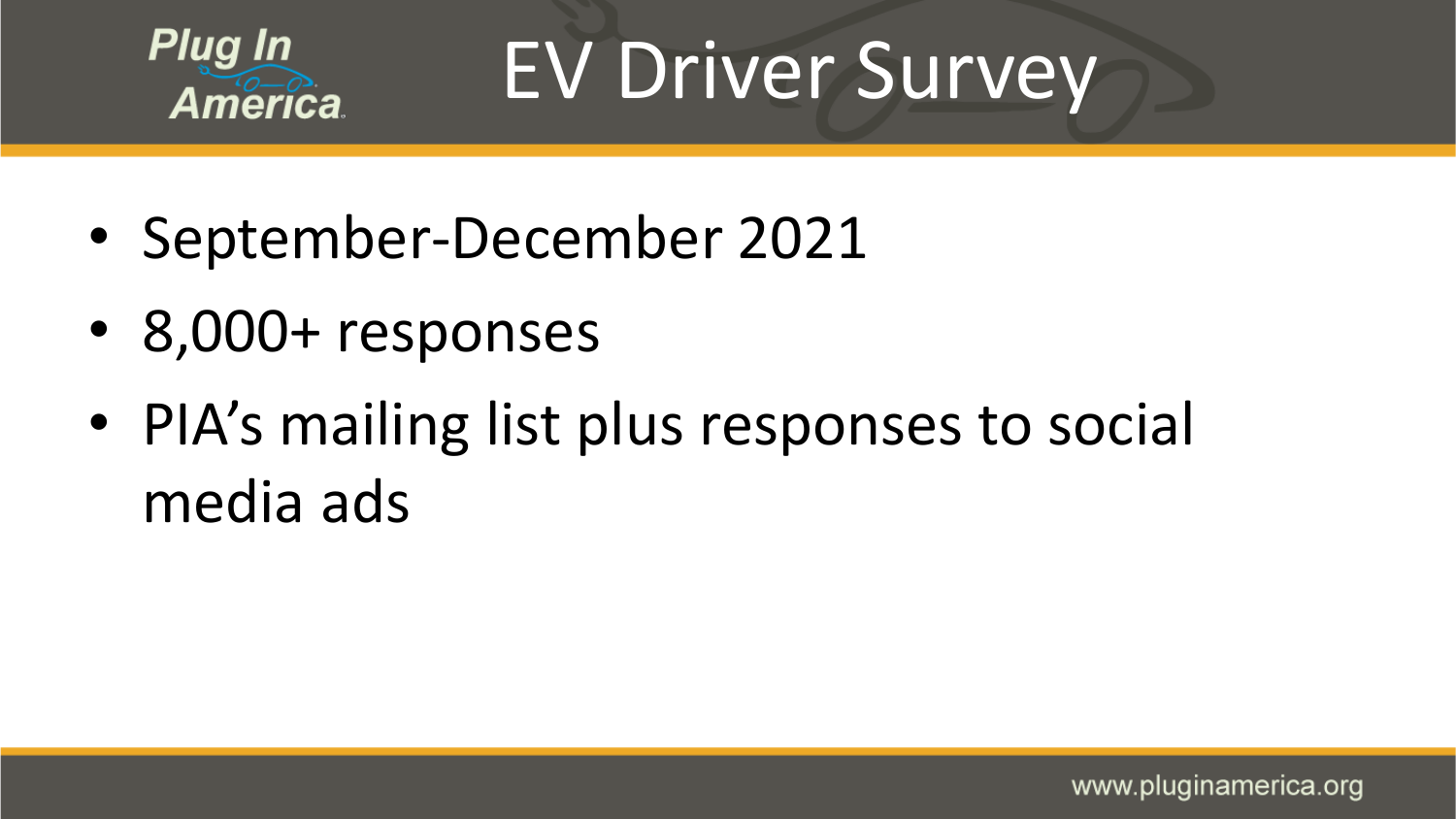

# EV Driver Survey

- 5,722 EVs reported
	- Tesla 35%
	- Chevrolet 20%
	- Nissan 10%
	- BMW 4%
	- Toyota 4%
	- Other 27%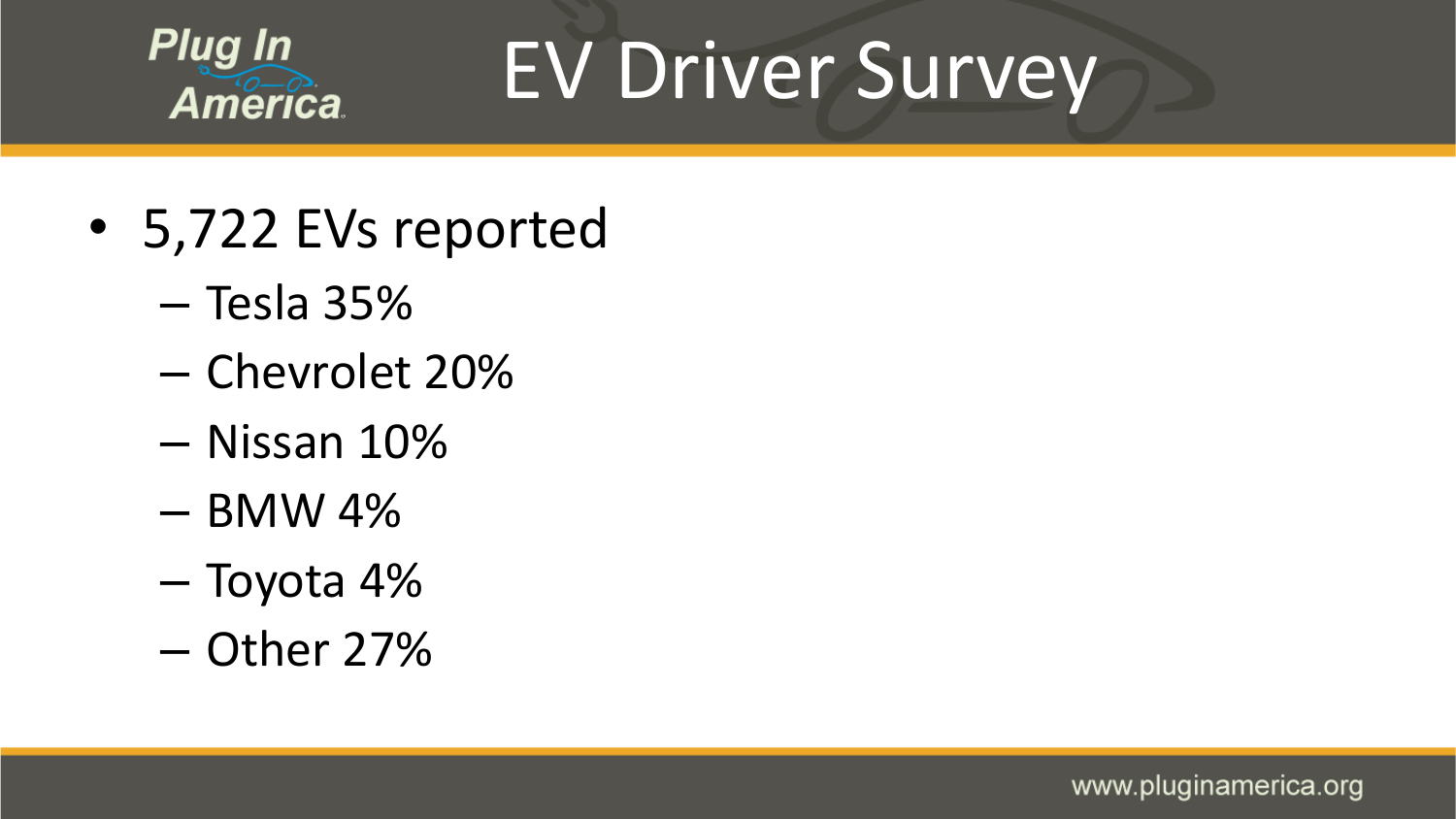

Key Takeaways

**90% 90% of EV owners are likely to purchase an EV as their next vehicle 83% 83% of owners were satisfied with finding the information they needed to buy/ lease an EV 15% Only 15% of EV owners rated dealership salesperson knowledge as "very high." Only 35% rated as "high" or better**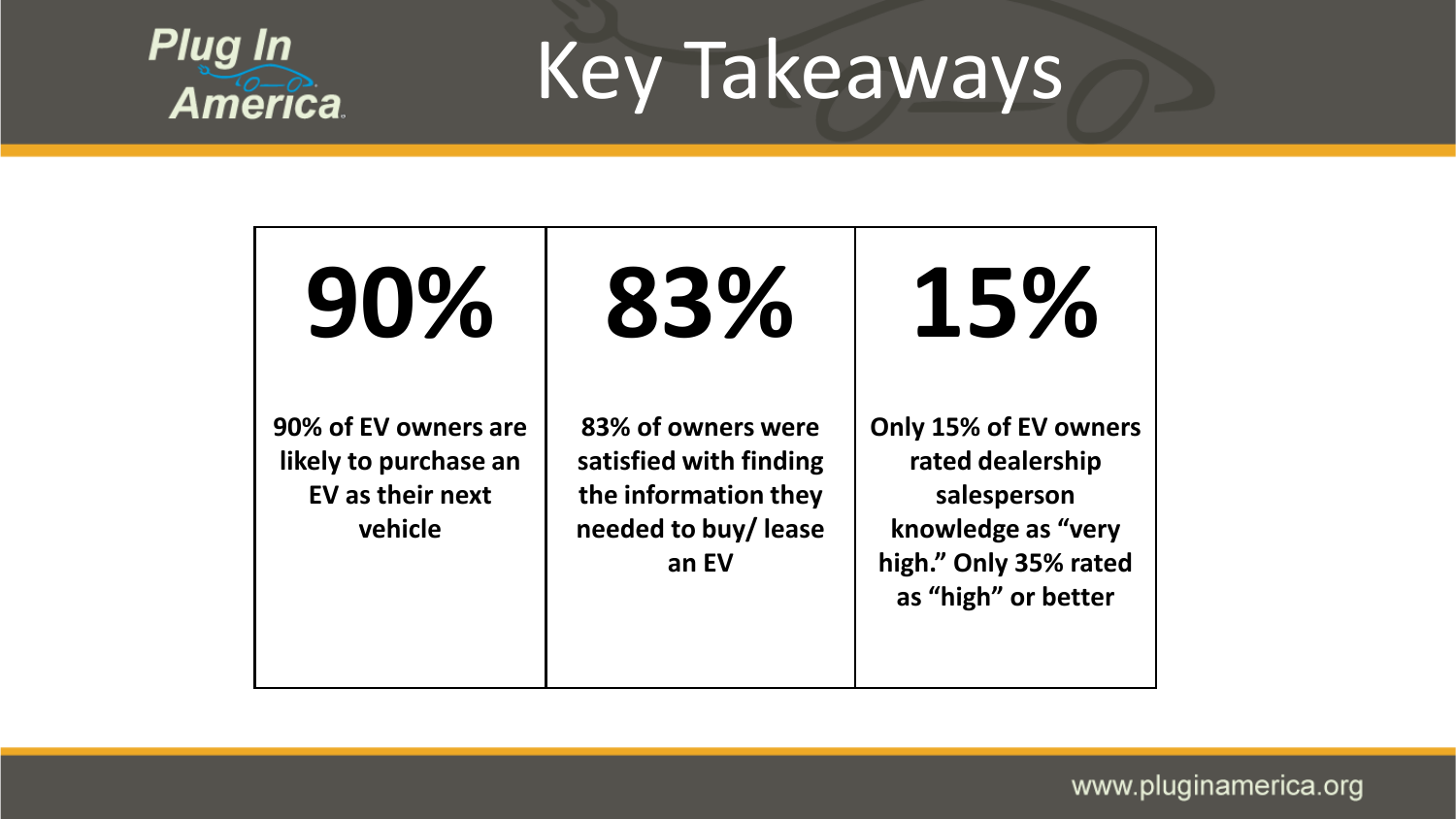

Key Takeaways

**92% 92% of EV owners most frequently charged at home, among those with a single most common charging location 24% 24% of EV owners have**  *only* **Level 1 charging at home (including 20% of Bolt drivers and 11% of Model 3 drivers) 25% 25% of those who used public DC fast charging noted that broken chargers were a "major difficulty" or "a deal-breaker for using this network" 3% 3% of those who used the Tesla Supercharger Network noted that broken chargers were a "major difficulty" or "a deal-breaker for using this network"**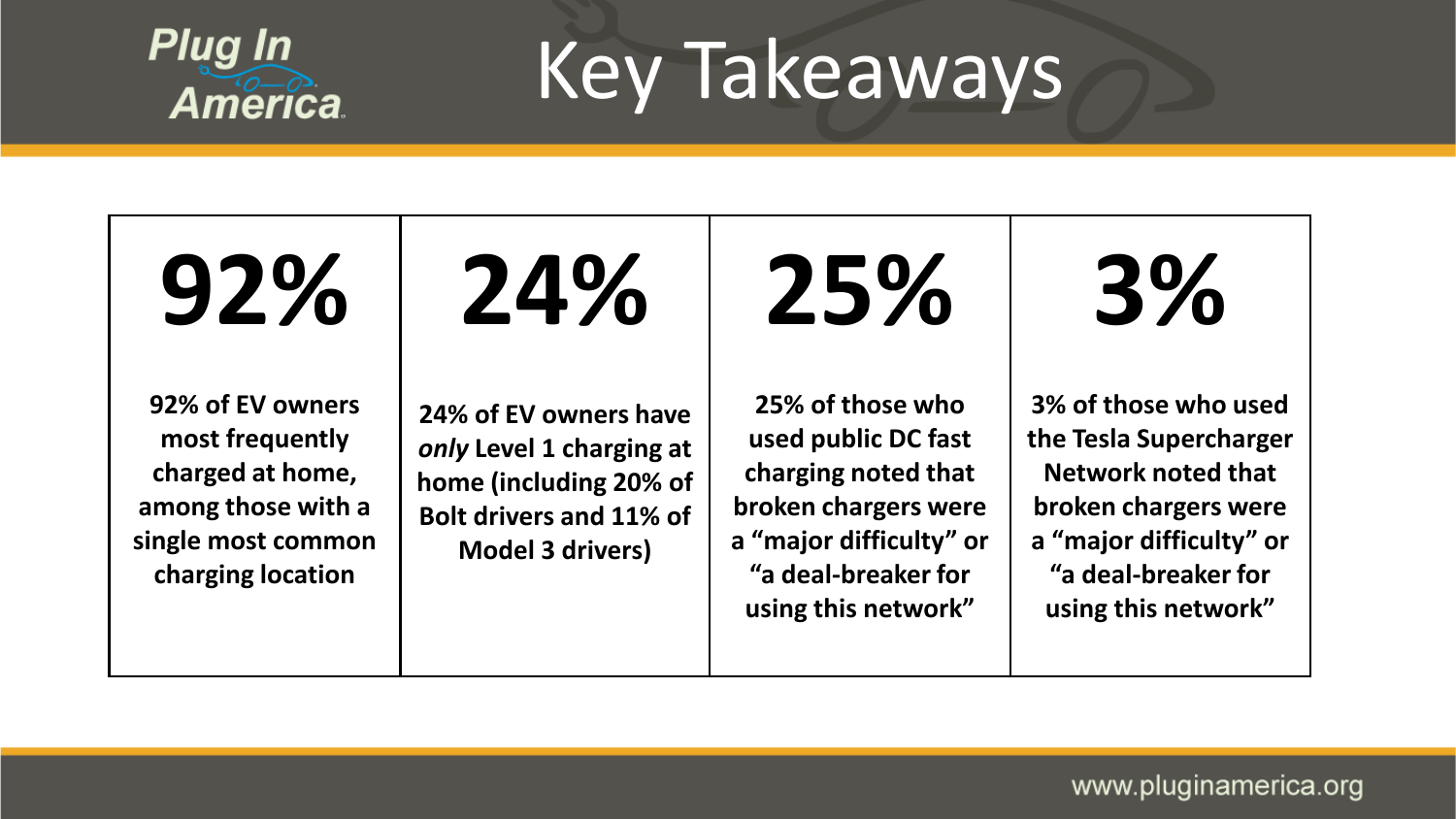

# The Vehicles (with 100+ responses)



#### **Across all models What owners liked best about each EV**

| <b>Vehicle</b>             | <b>Most Exceptional</b> |
|----------------------------|-------------------------|
| <b>Tesla Model 3</b>       | Performance             |
| <b>Chevy Bolt</b>          | Performance             |
| <b>Nissan LEAF</b>         | Reliability             |
| <b>Tesla Model Y</b>       | Performance             |
| <b>Tesla Model S</b>       | Performance*            |
| <b>Chevy Volt</b>          | Reliability             |
| <b>BMWi3</b>               | Performance             |
| <b>Kia Niro</b>            | <b>Safety Features</b>  |
| <b>Toyota Prius Prime</b>  | Reliability             |
| <b>Tesla Model X</b>       | Safety Features*        |
| <b>VW ID4</b>              | Comfort                 |
| <b>Ford Mustang Mach E</b> | Styling and Appearance* |
| <b>Honda Clarity</b>       | Ease of Charging        |
| <b>Audi e-tron</b>         | Comfort*                |

\* Led all EVs in this category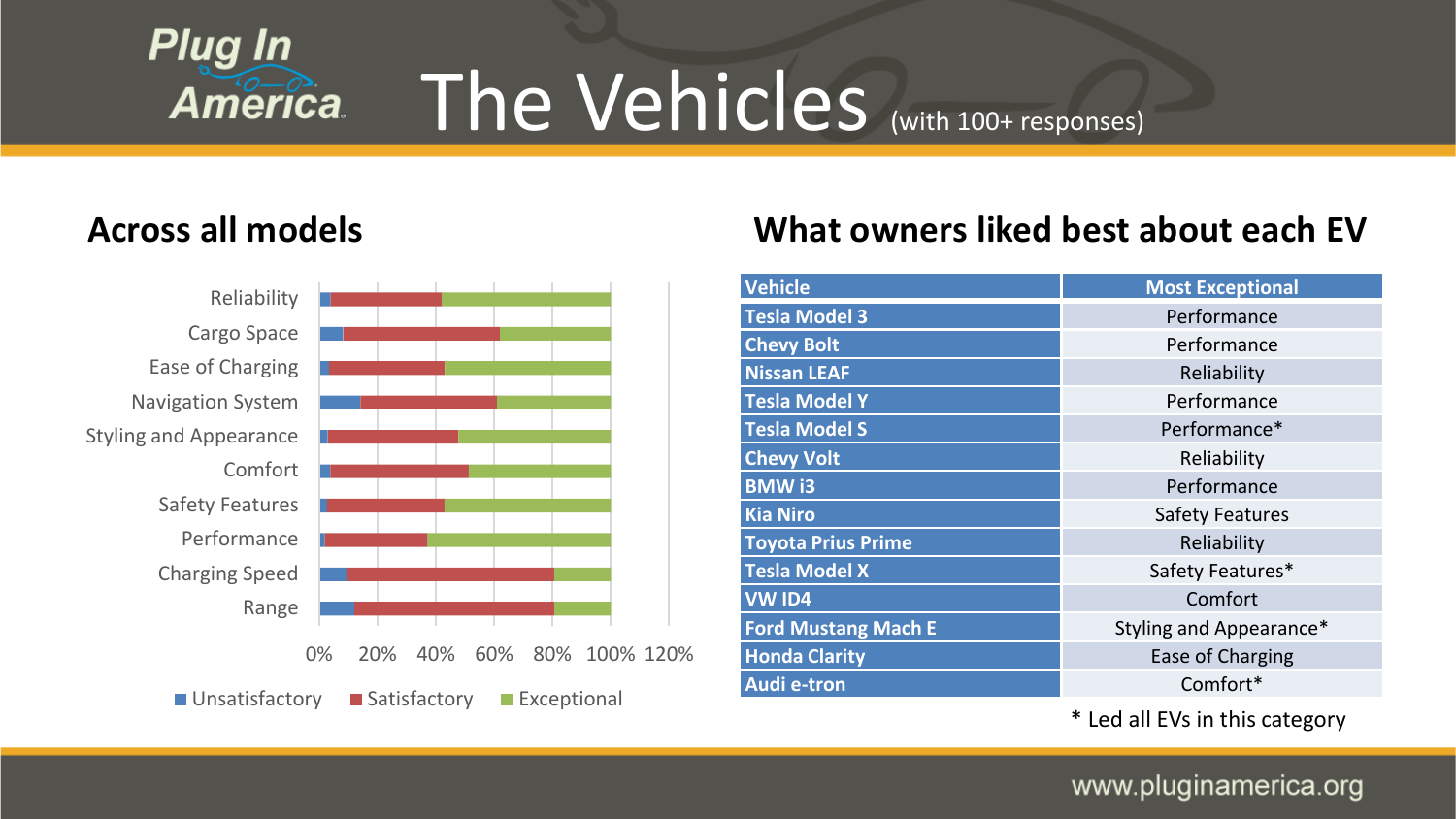

# The Vehicles

- Model Y stood out
	- Under 2% "Unsatisfactory" and over 40% "Exceptional" in every category
- Next most highly rated were the other Tesla vehicles and the Ford Mustang Mach-e
- Did not ask about age of vehicle
	- Newer models generally fared better (e.g. no Model Y is over 3 years old, but every Chevy Volt is)
	- Ongoing improvement in new EV capabilities
	- Will ask for model year in future surveys
- Not PIA's ratings, but those of survey respondents
	- Shaped by expectations
	- Model Y rated as "exceptional" on cargo space more often than Model X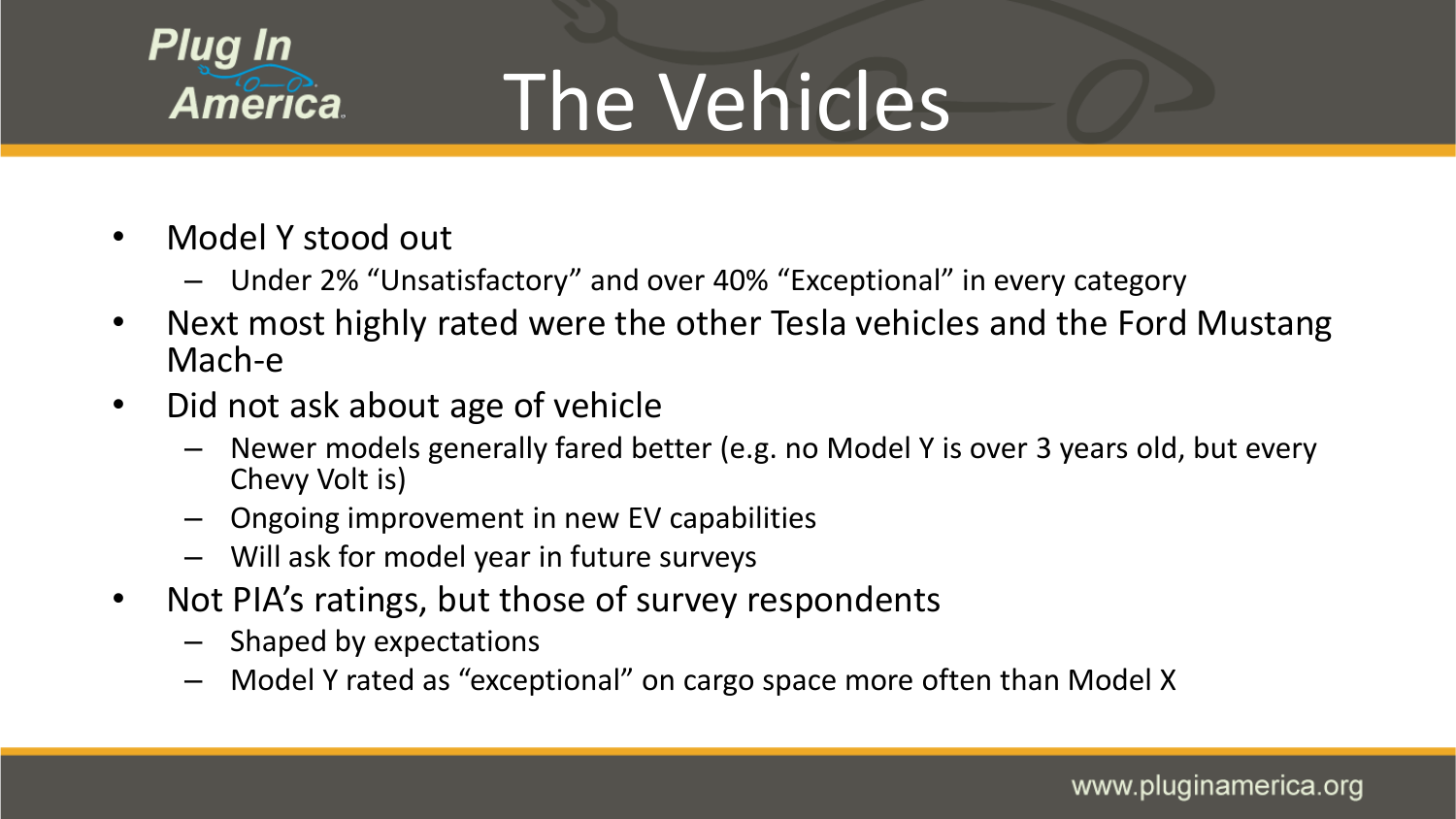

## **Motivations**

Environmental protection was by far the most prevalent motivating factor among both groups.

Intenders rated cost savings more important than did owners

Environmental motivation shows up in responses to

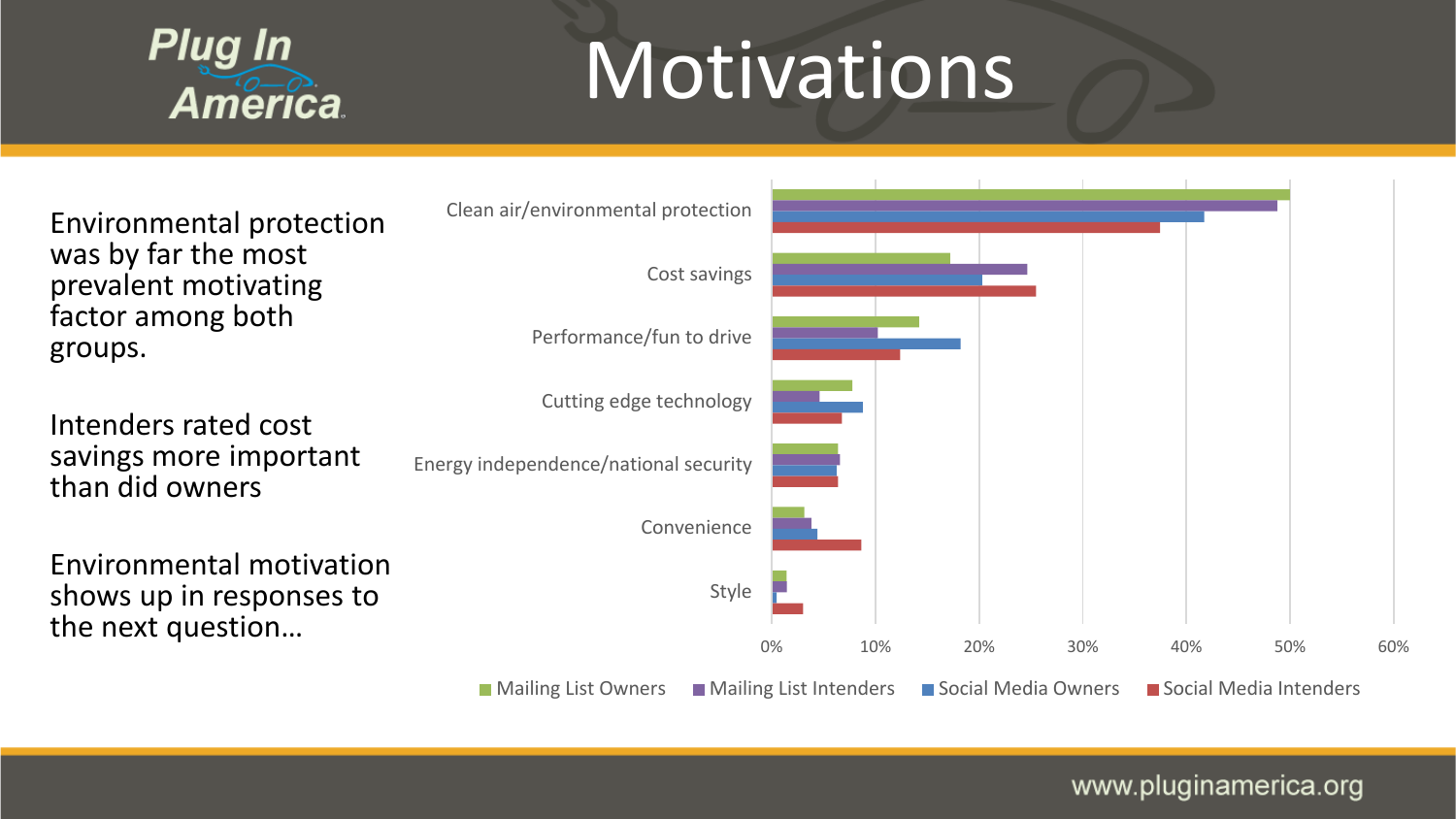

### **Strong Preference for Green Power**

"How important is it that the electricity used in an EV come from renewable energy?"

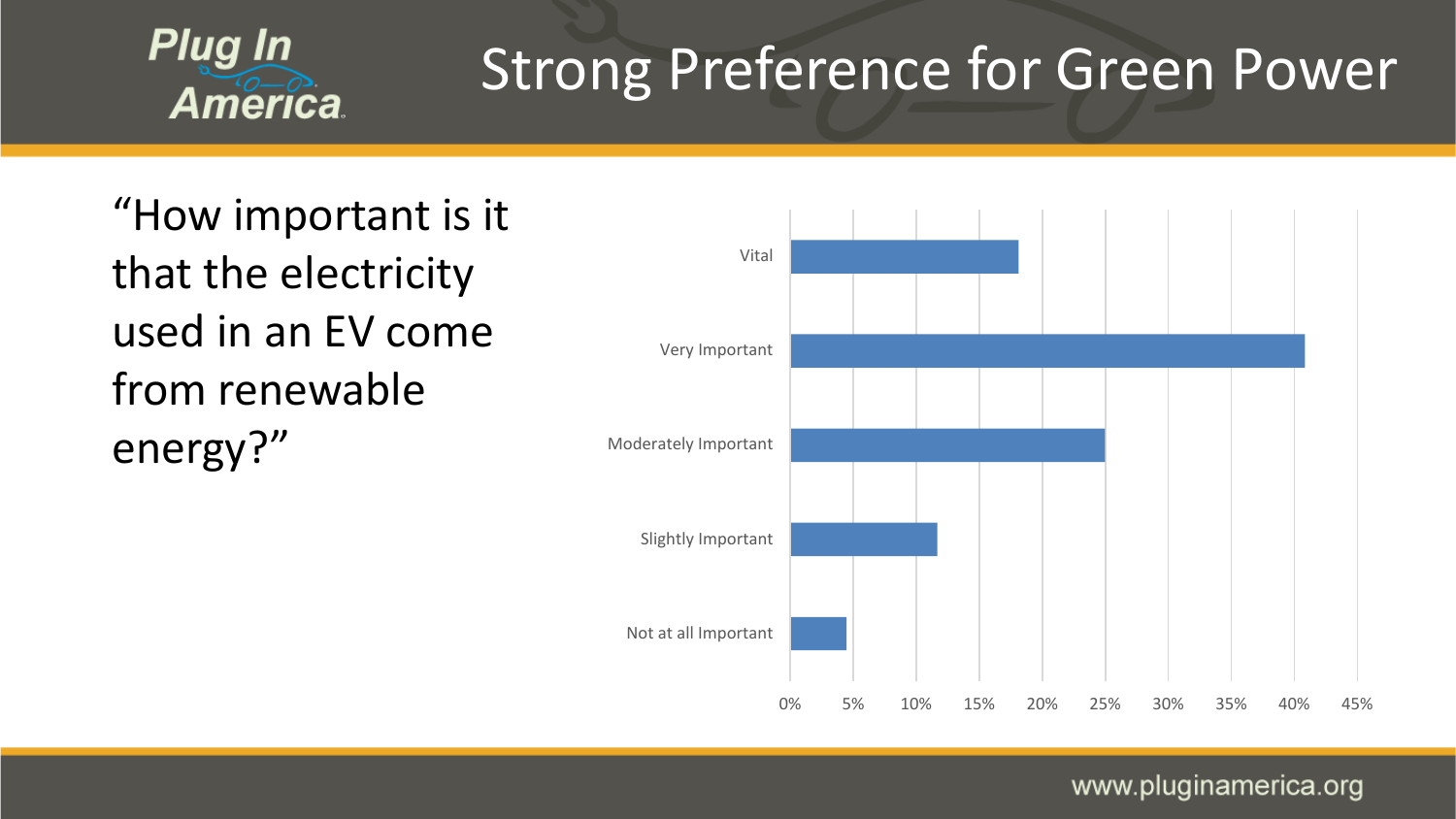

# Economic Incentives

Inexpensive home charging is the economic incentive most commonly rated as "very influential" or "critical"

Federal EV Tax Credit has dropped in relative importance

> Many EVs bought in the past year did not qualify for it (Tesla, GM)

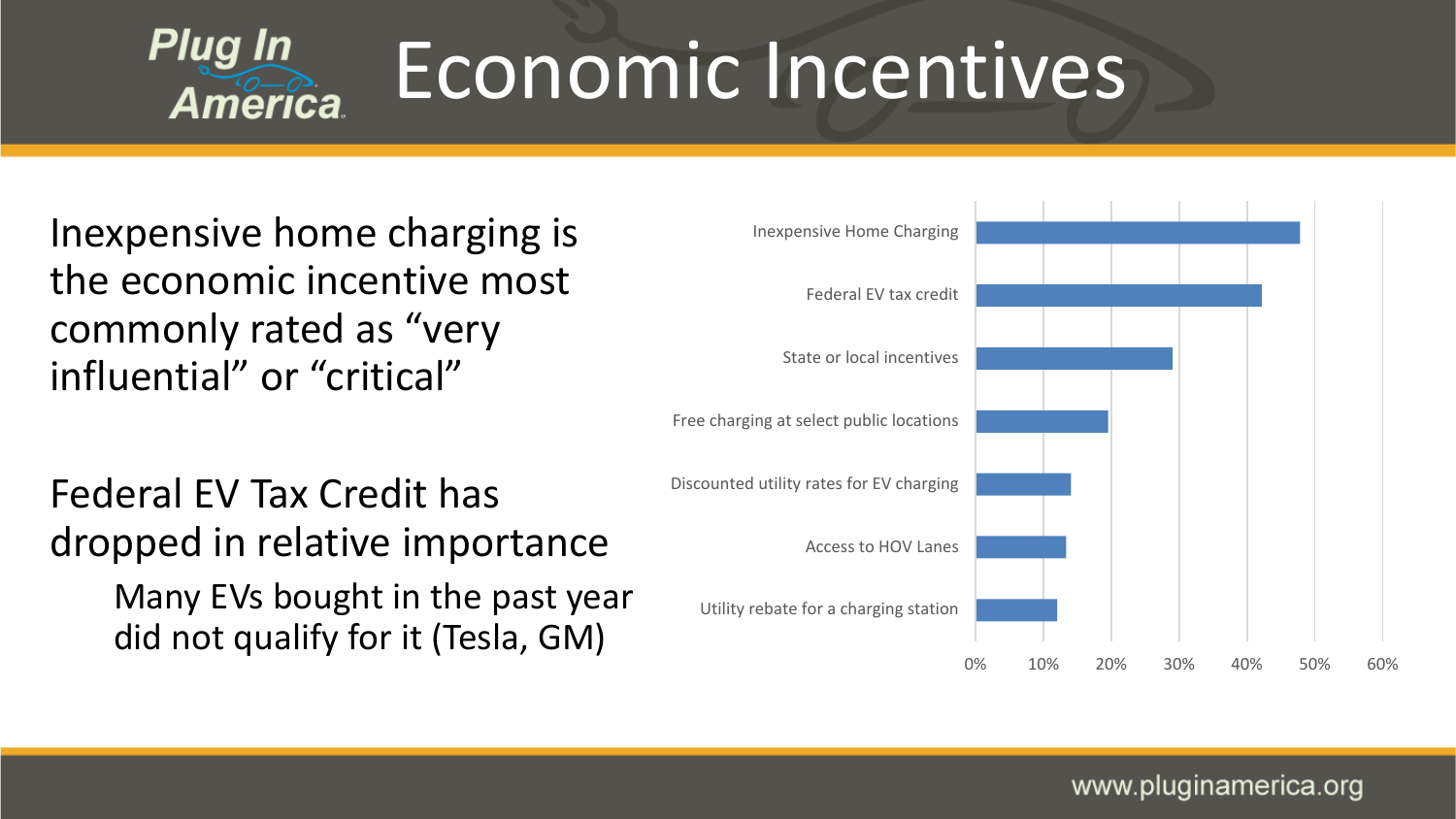

### Inexpensive home charging: A major draw

*Those with access to home charging represent the "low-hanging fruit" – those who can most easily switch to EVs in 2022*



Residence of EV Owners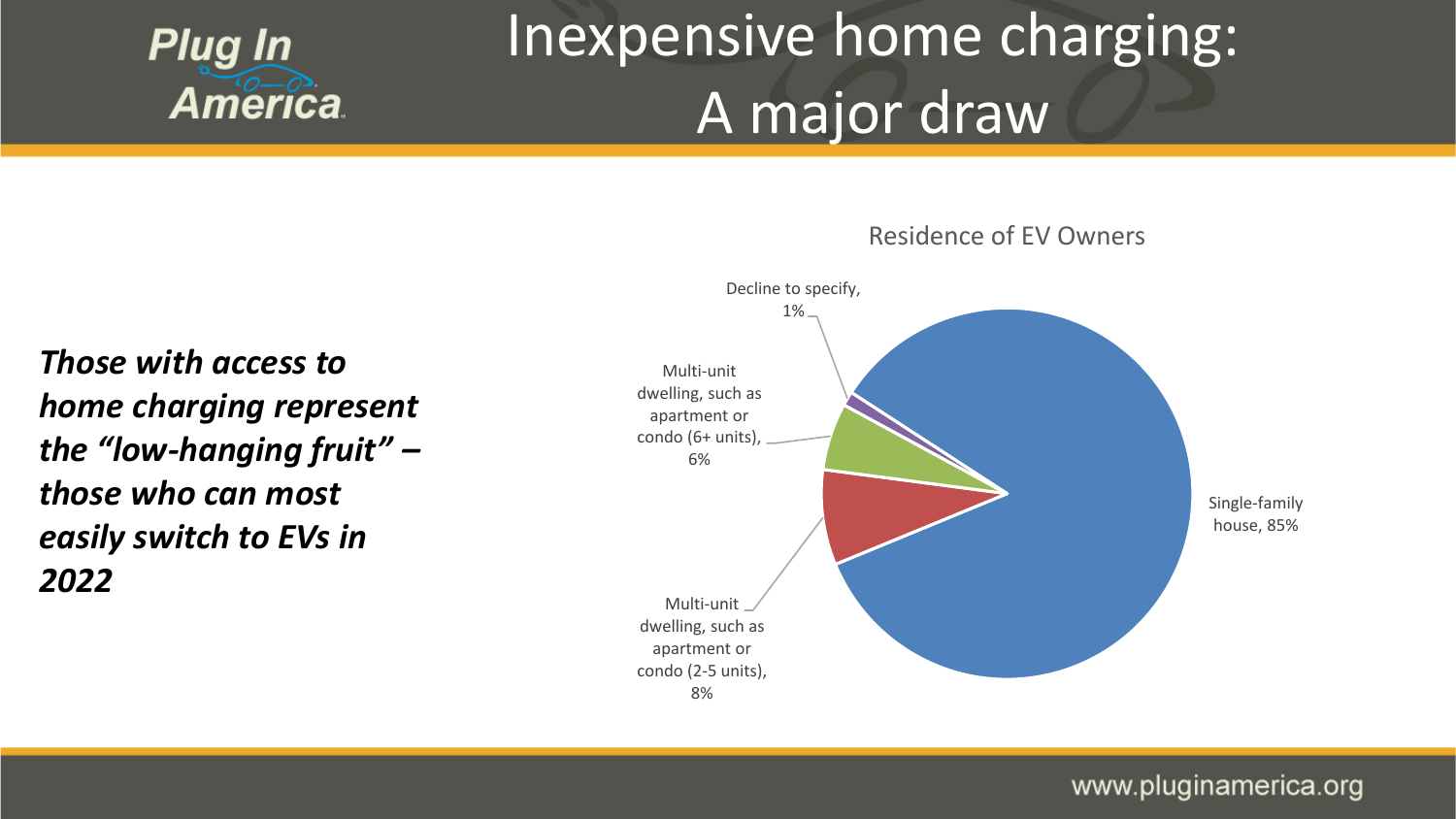

### Level 1 charging remains common

*Not just for PHEVs*

*About 30% of LEAF drivers reported using only level 1 charging at home, as did about 20% of Bolt drivers and 11% of Model 3 drivers.*

### Level 1 24% Level 2 71% Both 5%

What type of home charger do you use?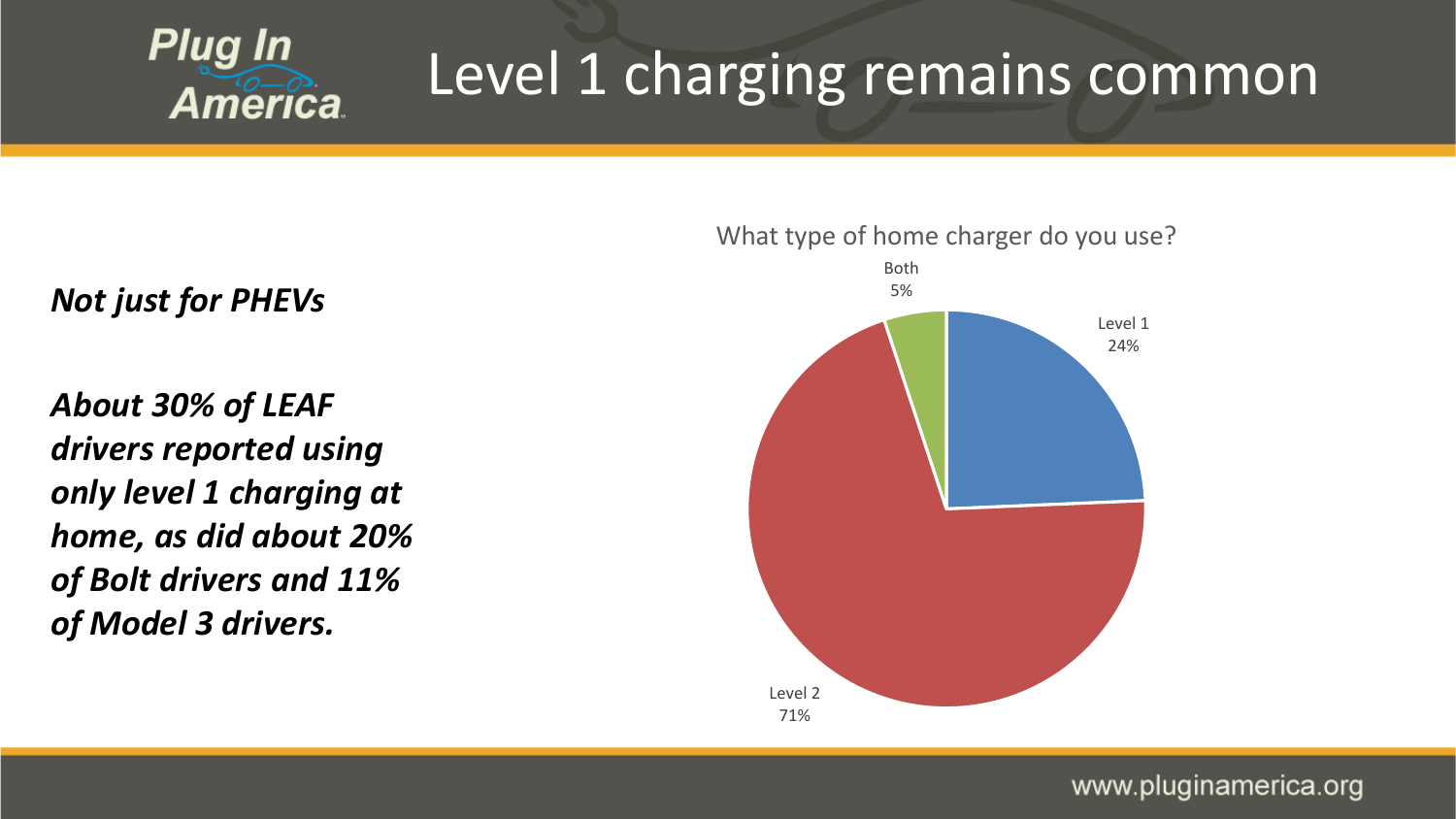

# Information Sources

- EV websites, forums, and video reviewers most important in 2021
- Ride and drives still influential
	- Pandemic has limited in-person outreach
	- May see increased value of these in 2022
- General auto websites are low
- Advertising barely registers

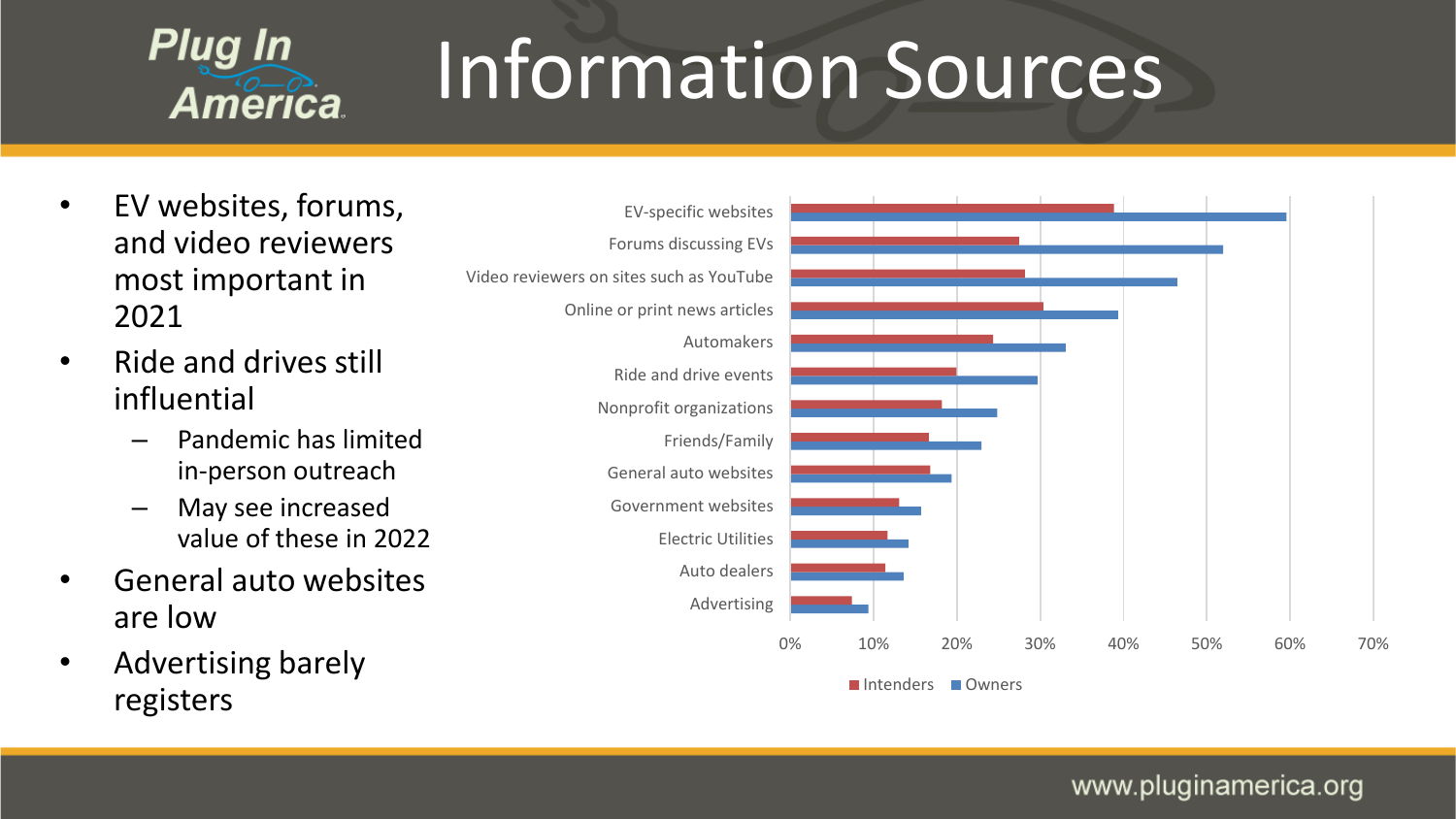

# Information Gaps

"What information, if any, did you have difficulty finding?"

- Cold-weather performance the most common question
- A few respondents wrote in other answers such as "life cycle environmental impacts of batteries" or "impact of regular DCFC"



0% 5% 10% 15% 20% 25% 30% 35% 40% 45%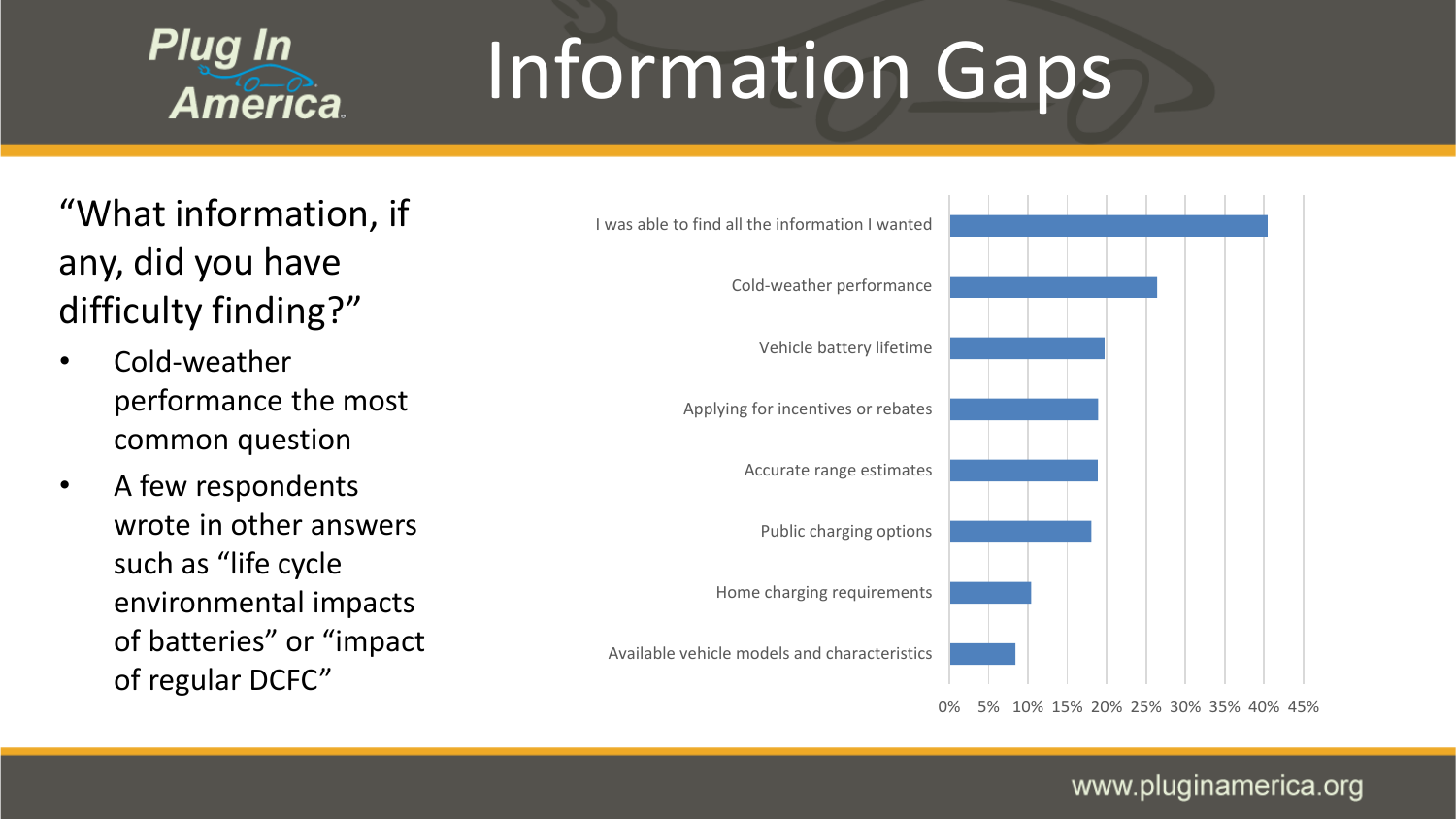

# Charging Patterns



#### **Home Charging Workplace Charging (among those who have it)**

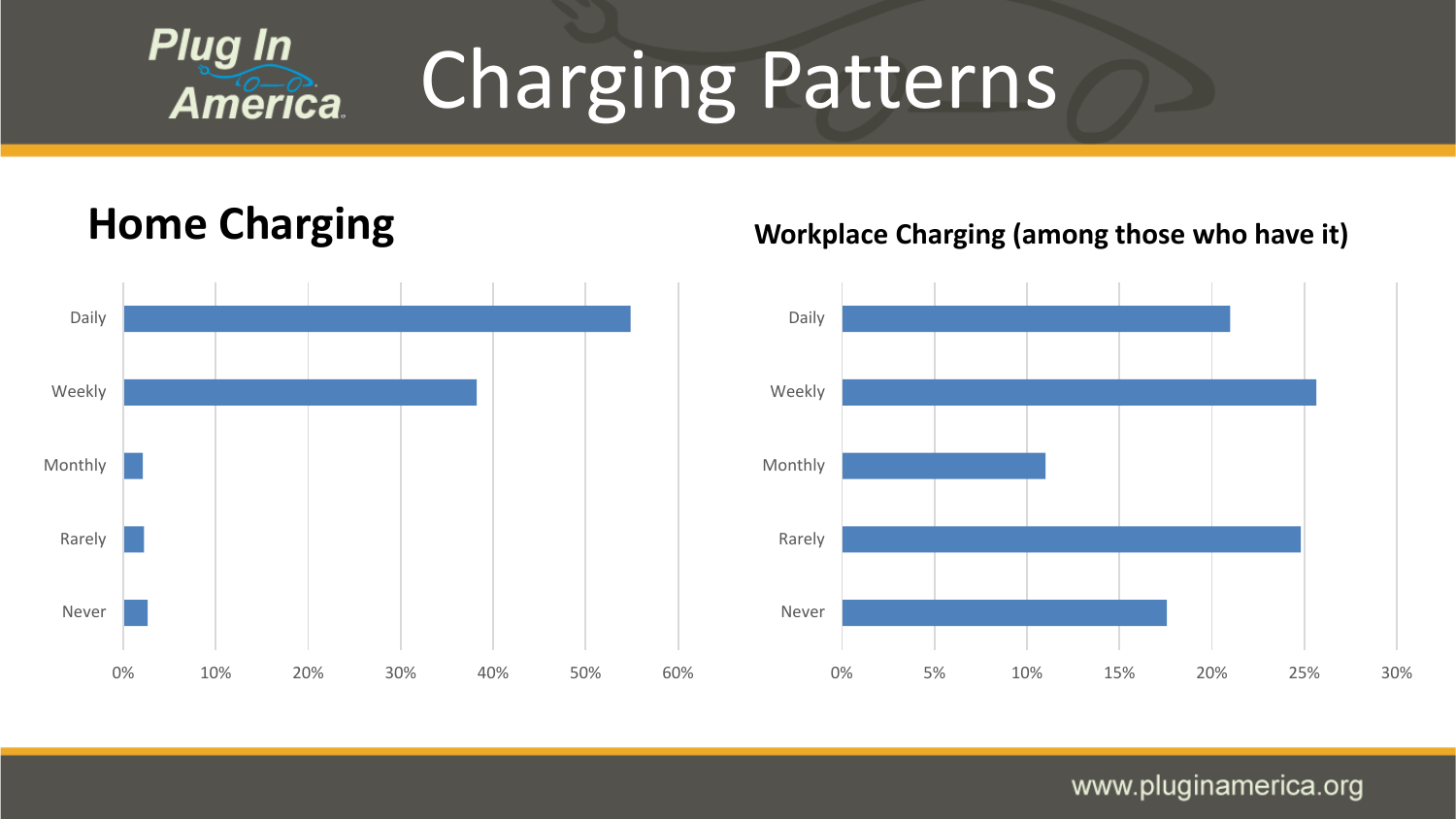#### **Plug In** Public Charging Problems **America**

#### Tesla Supercharger Network

#### 0% 5% 10% 15% 20% 25% Charging locations are too far apart Not enough chargers at each location... Chargers are nonfunctional or broken Stations lack credit card readers  $\Box$ Chargers are blocked by ICE vehicles… Cannot find chargers in parking lots Charging speed is too slow Charging location feels unsafe Lack of amenities near chargers Charging cost is too high  $\blacksquare$  A deal-breaker for using this network  $\blacksquare$  A major difficulty 0% 5% 10% 15% 20% 25% Charging locations are too far apart Not enough chargers at each location… Chargers are nonfunctional or broken Stations lack credit card readers Chargers are blocked by ICE vehicles or… Cannot find chargers in parking lots Charging speed is too slow Charging location feels unsafe Lack of amenities near chargers Charging cost is too high  $\blacksquare$  A deal-breaker for using this network  $\blacksquare$  A major difficulty

#### All Other Networks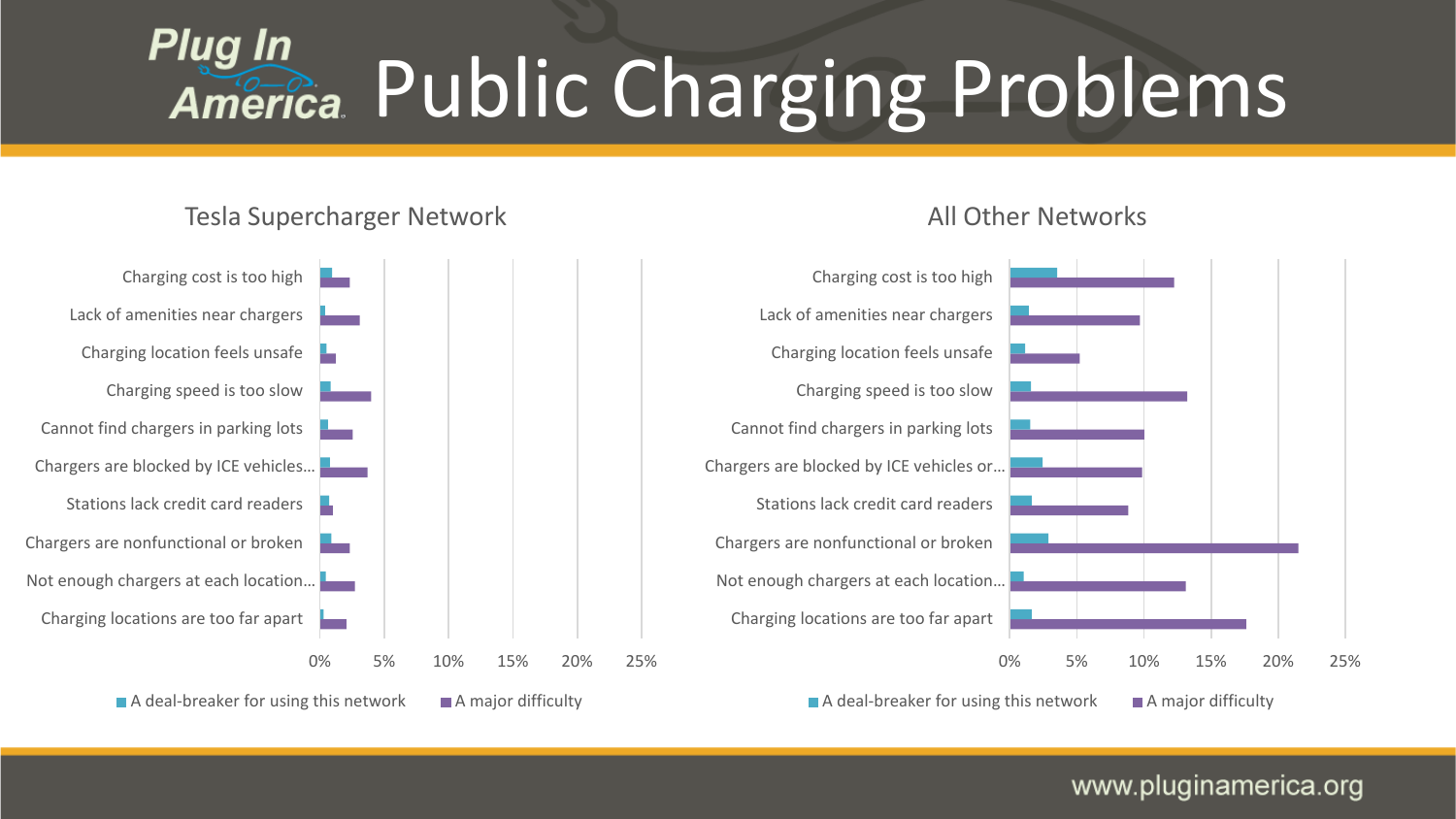

### Public Charging Problems

- Most common problem was public chargers being broken or nonfunctional
- Charging locations being too far apart was the second most common problem
	- "Not enough chargers" can mean either not enough charging stations (too sparse), or not enough ports at each locations (crowded), so we asked two separate questions
- Non-Tesla DCFC networks were generally similar to each other on issues encountered within the past year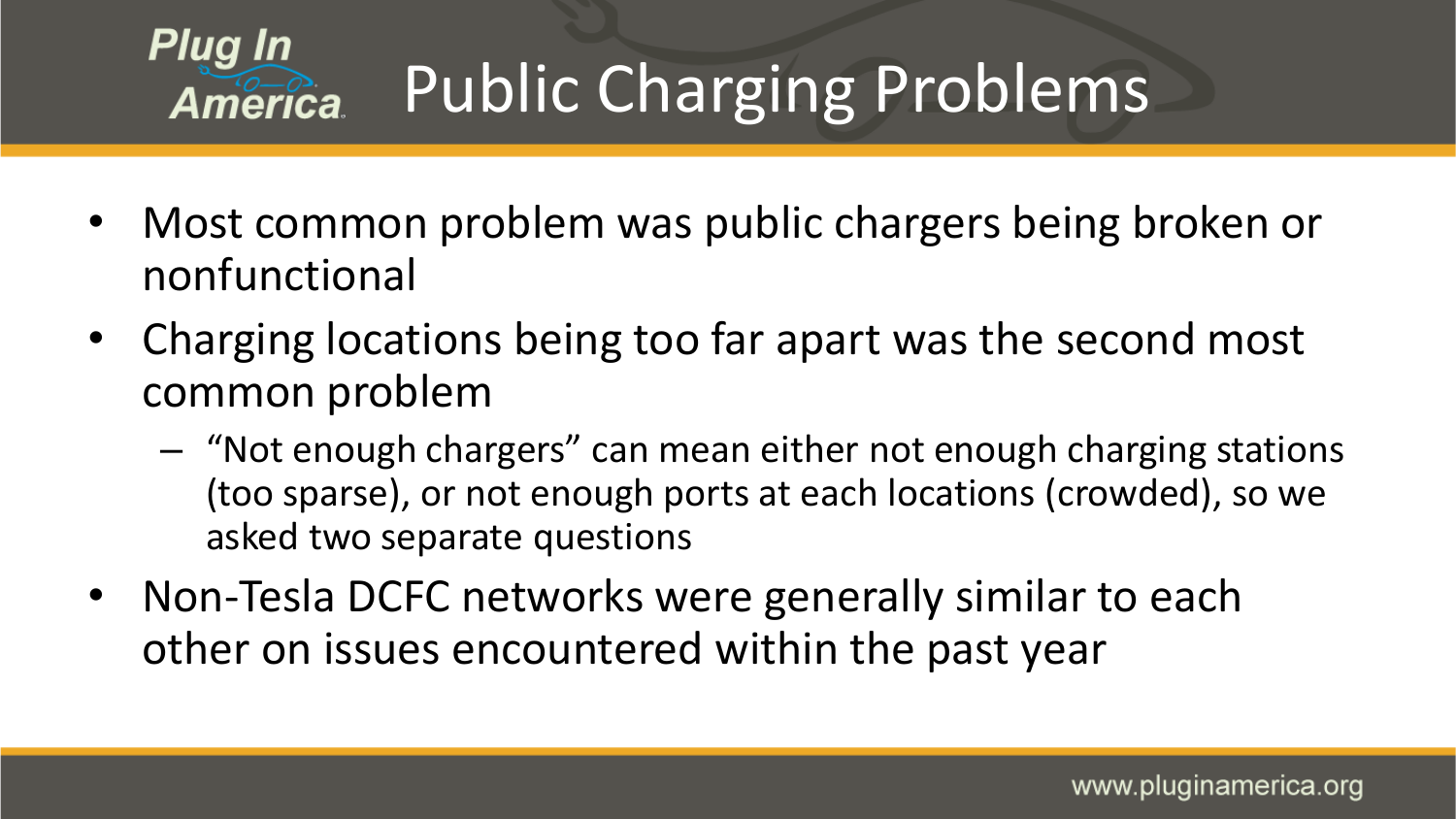

### Dealer Knowledge: Good but not Great

*If you shopped at a dealership, how would you rate the salesperson's knowledge about EVs?*

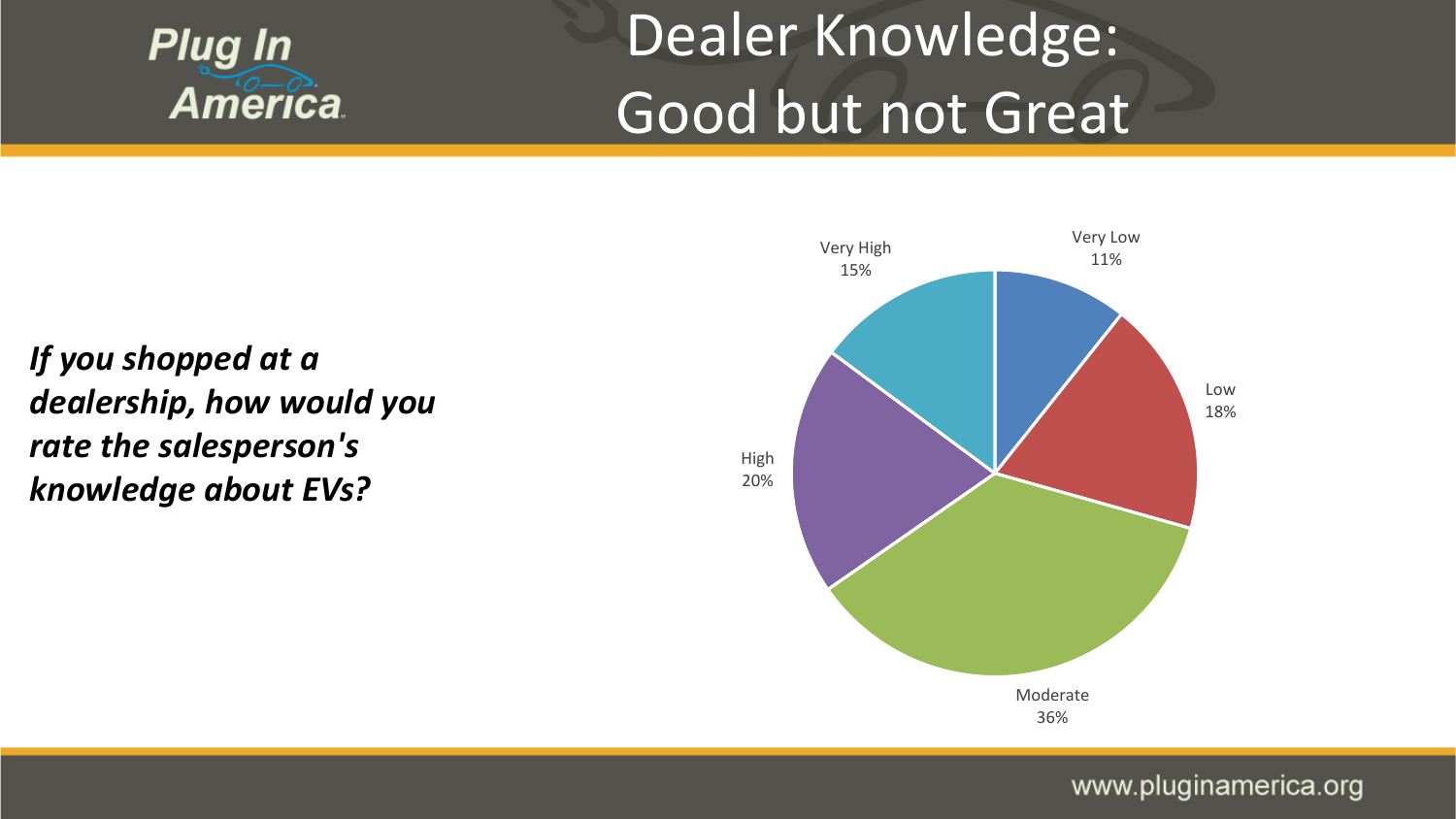

### Survey Demographics

*EVs were about 4% of LDV sales in 2021 Still in the early adopter phase*

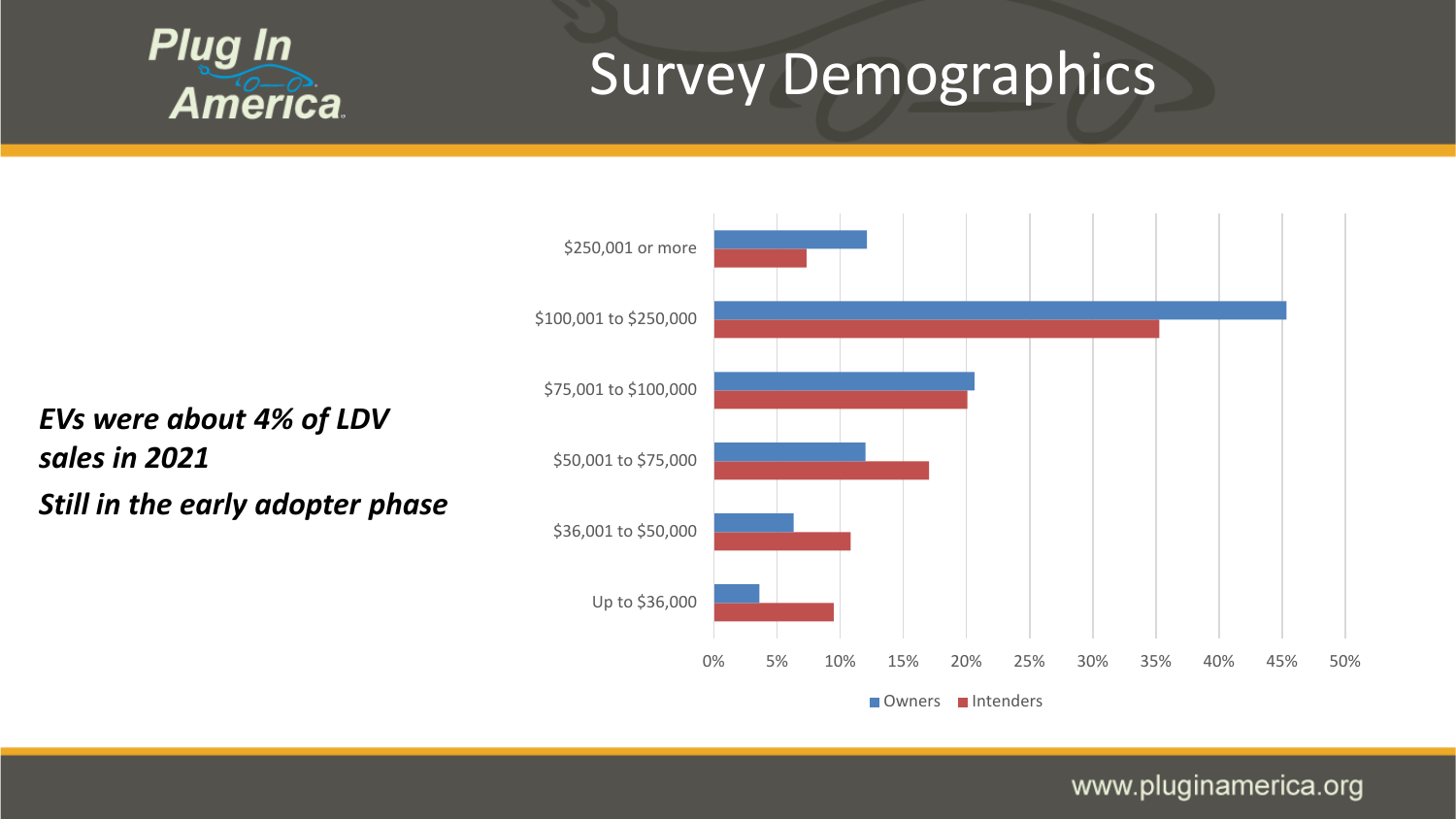

### **Survey Demographics**

*This year, "intenders" were older than "owners"*